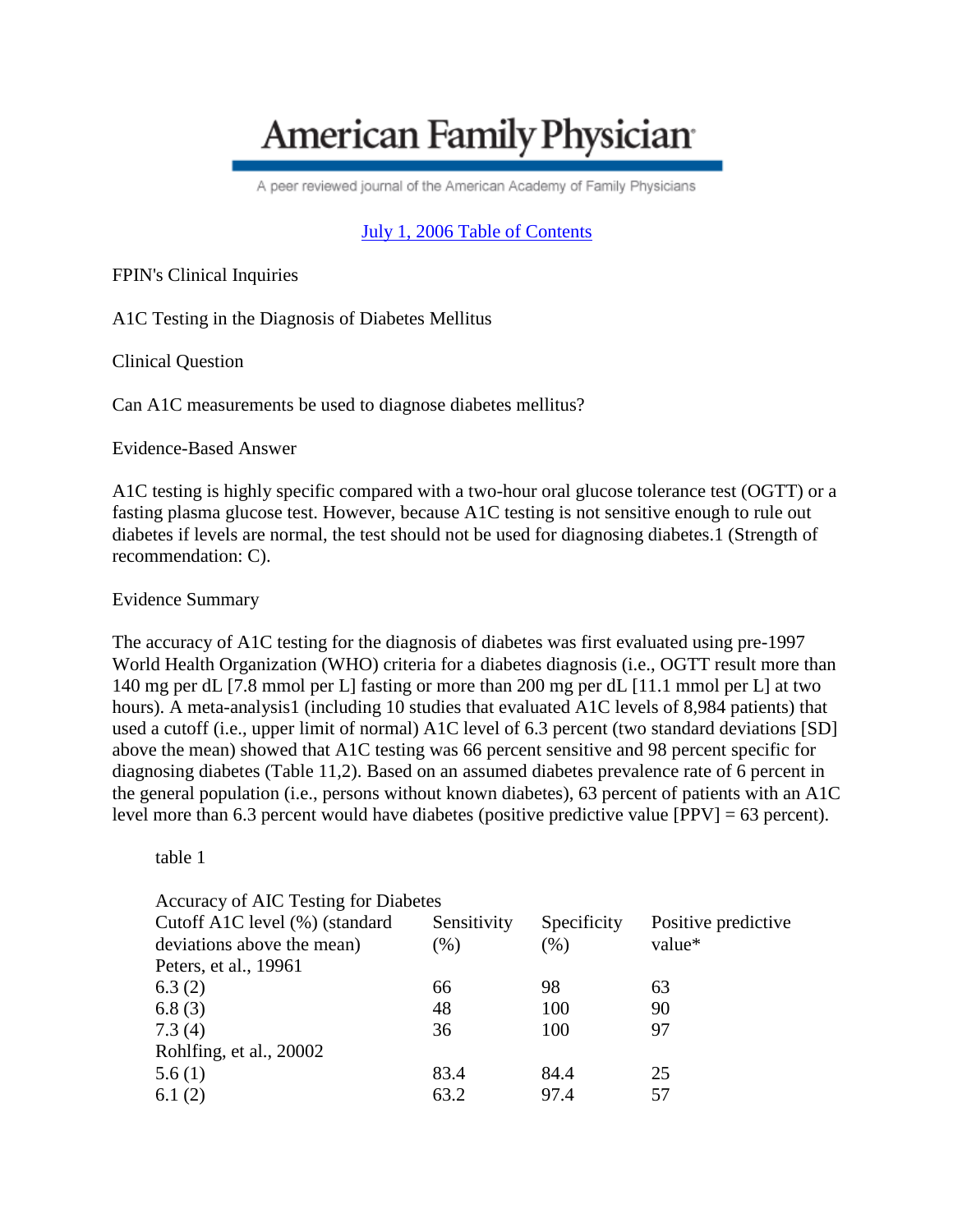| 6.5(3) | 42.8 | 99.6 | 86 |
|--------|------|------|----|
| 7.0(4) | 28.3 | 99.9 | 94 |

\*-Positive predictive values were calculated using an assumed diabetes prevalence rate of 6 percent in the general population (i.e., persons without known diabetes).

Information from references 1 and 2.

A subsequent study2 that used current WHO criteria for defining diabetes (i.e., fasting plasma glucose of 126 mg per dL [7.0 mmol per L] or more) showed similar results. This cross-sectional study3 of 6,559 patients that used a cutoff A1C level of 6.1 percent and assumed a diabetes prevalence rate of 6 percent showed A1C testing was 63.2 percent sensitive and 97.4 percent specific for diagnosing diabetes ( $PPV = 57$  percent). A subgroup analysis2 of these results showed that the sensitivity of A1C testing was considerably higher in Mexican Americans and blacks (83.6 and 75.8 percent, respectively) compared with non-Hispanic whites (58.6 percent). The reason for these differences is unclear; however, these results may suggest physiologic variations among ethnic groups. If this is verified in future, larger studies, A1C testing may have a role in diagnosing diabetes in some patient populations.

#### Recommendations from Others

The American Diabetes Association (ADA) does not recommend A1C testing for the diagnosis of diabetes.3 Instead, it recommends fasting plasma glucose testing (126 mg per dL or more is diagnostic) as the test of choice because it is easier and faster to perform and less expensive than other screening tests. Table 23 includes the ADA criteria for diagnosing diabetes. Although the ADA guideline points out that A1C testing historically had not been standardized among laboratories, the test has become widely standardized in the United States since the guideline's publication.4 The European Diabetes Policy Group guideline5 also does not recommend A1C testing for diagnosing diabetes and recommends confirming the diagnosis in persons with elevated A1C levels using fasting plasma glucose testing (126 mg per dL or more is diagnostic).

#### table 2

American Diabetes Association Criteria for the Diagnosis of Diabetes Mellitus\* Diabetes mellitus can be diagnosed if at least one of the following clinical findings is present: Symptoms of diabetes (e.g., polyuria, polydipsia, unexplained weight loss) plus casual† plasma glucose  $\geq 200$  mg per dL (11.1 mmol per L) Fasting $\ddagger$  plasma glucose  $\geq 126$  mg per dL (7.0 mmol per L) Two-hour postload glucose  $> 200$  mg per dL according to an oral glucose tolerance

test§

\*-In the absence of unequivocal hyperglycemia, these criteria should be confirmed by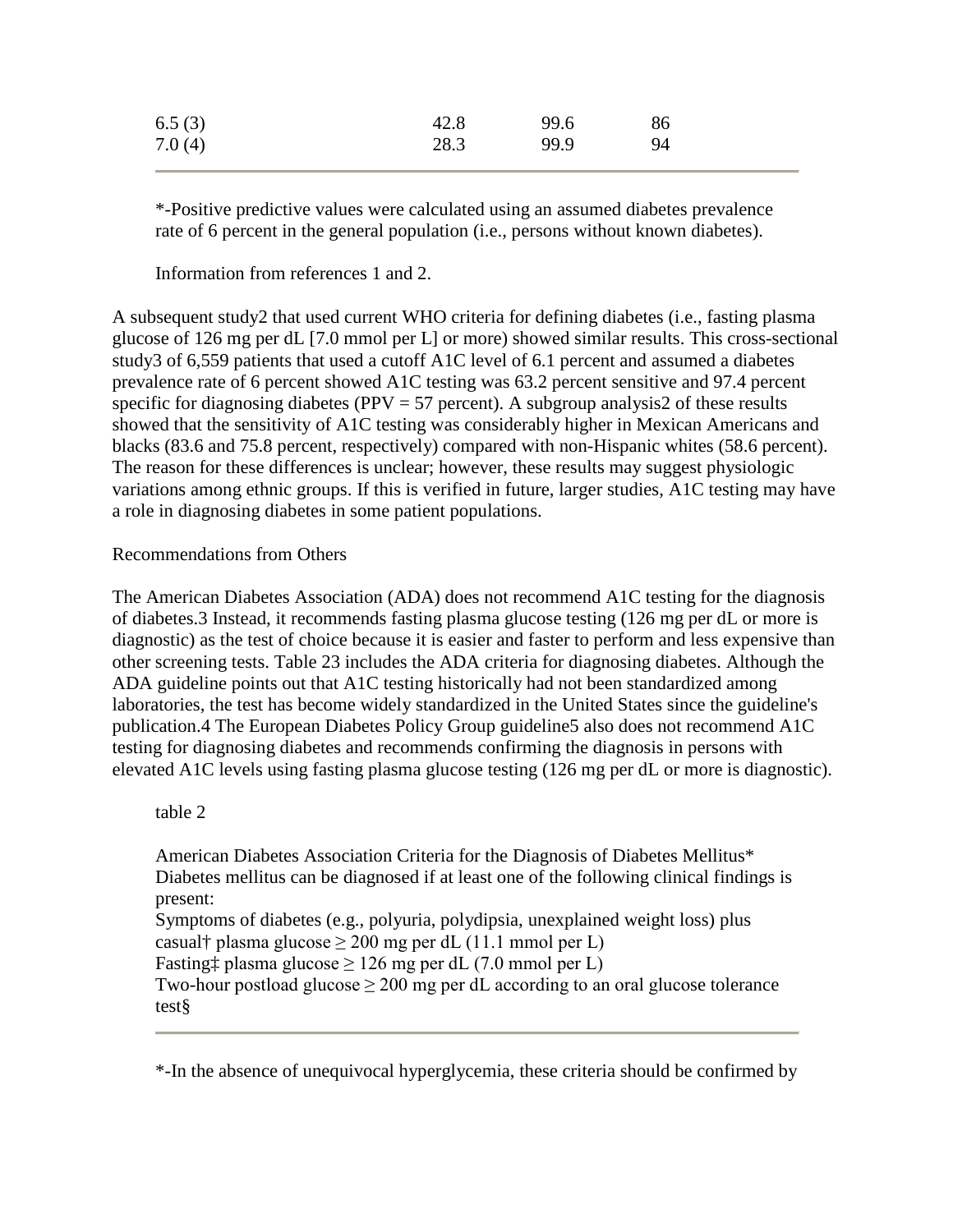repeat testing on another day.

†-A casual glucose measurement is determined any time of day without regard to time since last meal.

‡-Fasting is defined as no caloric intake for at least eight hours.

§-Oral glucose tolerance tests are not recommended for routine clinical use and should be performed as described by the World Health Organization (i.e., using a glucose load containing the equivalent of 75 g of anhydrous glucose dissolved in water).

Adapted with permission from Report of the Expert Committee on the Diagnosis and Classification of Diabetes Mellitus. Diabetes Care 2003;26(suppl 1):S12.

Clinical Commentary

Although most of the literature on diabetes includes the two-hour OGTT as the standard test for diagnosing diabetes, in daily clinical practice, this approach is not always feasible. Fasting plasma glucose testing has been shown to have slightly lower sensitivity for predicting microvascular complications from diabetes compared with the two-hour OGTT, but it is easier to perform compared with the two-hour OGTT. Therefore, fasting plasma glucose testing is widely used as the preferred diagnostic test.

Some physicians believe that because glycemic treatment for diabetes is not aggressively initiated until A1C levels are 7 percent or more, A1C testing can be used for diagnosis despite its low sensitivity. However, there are other important interventions (e.g., improving blood pressure, lowering low-density lipoprotein cholesterol, aspirin therapy, influenza vaccination) that are recommended for patients with diabetes, even those with A1C levels less than 7 percent.6 Therefore, fasting plasma glucose testing remains the preferred diagnostic test for diabetes.

TAE JOON LEE, M.D.

East Carolina University Brody School of Medicine Department of Family Medicine Geriatrics Division Greenville, North Carolina

SARAH SAFRANEK, M.L.I.S.

University of Washington Health Sciences Libraries Seattle, Washington

Author disclosure: Nothing to disclose.